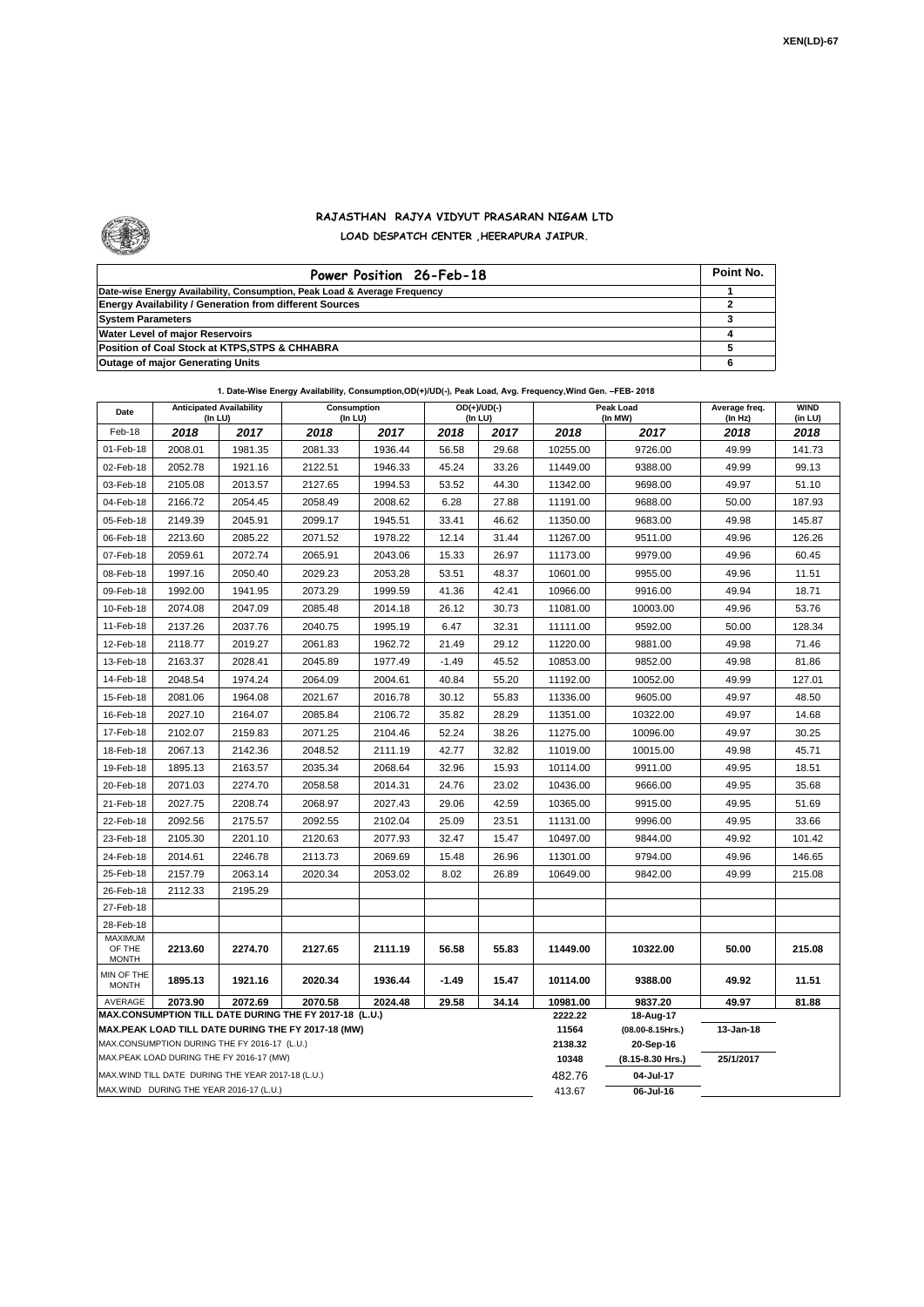|                |                                           |               |            | (In LU)  |               |            |          |               |            |          |
|----------------|-------------------------------------------|---------------|------------|----------|---------------|------------|----------|---------------|------------|----------|
| S.No.          | Sources Available to Rajasthan /          | Prior         | Prior      | Actual   | Prior         | Prior      | Actual   | Prior         | Prior      | Actual   |
|                | Installed Capacity as on 30.09.2016       | assessment    | assessment | Energy   | assessment    | assessment | Energy   | assessment    | assessment | Energy   |
|                | (In MW)                                   | of Avail. For | of Avail.  | Received | of Avail. For | of Avail.  | Received | of Avail. For | of Avail.  | Received |
|                |                                           | next Day      |            |          | next Day      |            |          | next Day      |            |          |
|                |                                           |               |            |          |               |            |          |               |            |          |
|                |                                           |               | 23-Feb-18  |          |               | 24-Feb-18  |          |               | 25-Feb-18  |          |
| $\mathbf{1}$   | KTPS (1240/1240)                          | 246.00        | 246.00     | 230.14   | 246.00        | 246.00     | 223.44   | 246.00        | 246.00     | 203.07   |
| $\overline{2}$ | STPS (1500/1500)                          | 218.00        | 261.00     | 211.53   | 218.00        | 218.00     | 191.92   | 218.00        | 218.00     | 171.92   |
| 3              | DHOLPUR GAS CCPP (330/330)                | 0.00          | 0.00       | 0.00     | 0.00          | 0.00       | 0.00     | 0.00          | 0.00       | 0.00     |
| 4              | RAMGARH (273.5/273.5)                     | 41.00         | 41.00      | 41.25    | 42.00         | 41.00      | 43.33    | 42.00         | 42.00      | 43.22    |
| 5              | RAPP-A(200/200)                           | 43.00         | 43.00      | 44.63    | 43.00         | 43.00      | 44.61    | 43.00         | 43.00      | 44.40    |
| 6              | MAHI (140/140)                            | 0.00          | 0.00       | 6.08     | 0.00          | 0.00       | 8.66     | 0.00          | 0.00       | 6.61     |
| $\overline{7}$ | CHAMBAL (RPS+JS) (135.5/271)              | 38.62         | 38.62      | 33.47    | 38.62         | 38.62      | 36.83    | 38.62         | 38.62      | 36.70    |
| 8              | GIRAL LIGNITE (250/250)                   | 0.00          | 0.00       | 0.00     | 0.00          | 0.00       | 0.00     | 0.00          | 0.00       | 0.00     |
|                |                                           |               |            |          |               |            |          |               |            |          |
| 9              | CHHABRA TPS 1000/1000)                    | 218.00        | 218.00     | 278.89   | 218.00        | 218.00     | 281.30   | 218.00        | 218.00     | 251.59   |
| 10             | ADANI (TPS) + KALISINDH (TPS)             | 273.00        | 273.00     | 253.16   | 273.00        | 273.00     | 240.36   | 273.00        | 273.00     | 221.97   |
|                | (1200+1200/1320+1200)                     |               |            |          |               |            |          |               |            |          |
| 11             | WIND FARM (3980.40/4119.15)               | 53.50         | 83.00      | 101.42   | 182.00        | 53.50      | 146.65   | 108.00        | 182.00     | 215.08   |
| 12             | SOLAR POWER(737.70/1295.70)               | 0.00          | 0.00       | 0.00     | 0.00          | 0.00       | 2.10     | 0.00          | 0.00       | 0.00     |
| 13             | <b>CAPTIVE POWER PLANTS</b>               | 0.00          | 0.00       | 0.00     | 0.00          | 0.00       | 0.00     | 0.00          | 0.00       | 0.00     |
| 14             | REGIONAL (INTRA STATE) O.A. (VLTPS)       | 0.00          | 0.00       | 0.00     | 0.00          | 0.00       | 0.00     | 0.00          | 0.00       | 0.00     |
|                |                                           |               |            |          |               | 17.79      | 16.77    |               |            |          |
| 15             | OPEN ACCESS                               | 17.79         | 24.02      | 23.74    | 14.23         |            |          | 23.62         | 14.23      | 13.86    |
| 16             | BIOMASS - (101.95/119.25)                 | 5.00          | 5.00       | 4.62     | 5.00          | 5.00       | 4.77     | 5.00          | 5.00       | 4.90     |
| 17             | BARSINGHSAR LTPS(250/250)                 | 51.00         | 51.00      | 49.27    | 52.00         | 51.00      | 48.85    | 50.00         | 52.00      | 49.38    |
| 18             | RAJWEST (1080/1080)                       | 172.00        | 172.00     | 175.10   | 201.00        | 172.00     | 175.80   | 201.00        | 201.00     | 161.59   |
|                | <b>TOTAL (A): 1-18</b>                    | 1376.91       | 1455.64    | 1453.30  | 1532.85       | 1376.91    | 1465.39  | 1466.24       | 1532.85    | 1424.29  |
| 19             | <b>BBMB COMPLEX</b>                       |               |            |          |               |            |          |               |            |          |
|                | a) BHAKRA(230.79/1516.3)                  | 28.14         | 28.03      | 28.03    | 25.83         | 28.14      | 26.15    | 26.57         | 25.83      | 26.51    |
|                | b) DEHAR (198/990)                        | 5.33          | 5.33       | 4.46     | 4.62          | 5.33       | 4.46     | 4.85          | 4.62       | 5.09     |
|                |                                           |               |            |          |               |            |          |               |            |          |
|                | c) PONG (231.66/396)                      | 31.65         | 28.39      | 30.93    | 29.98         | 31.65      | 31.09    | 34.26         | 29.98      | 33.71    |
|                | TOTAL: a TO c                             | 65.12         | 61.74      | 63.42    | 60.42         | 65.12      | 61.70    | 65.68         | 60.42      | 65.32    |
| 20             | <b>CENTRAL STATIONS</b>                   |               |            |          |               |            |          |               |            |          |
|                | (300/2000)<br>d) SINGRAULI                | 90.84         | 86.41      | 87.23    | 83.64         | 90.84      | 91.09    | 92.87         | 83.64      | 85.55    |
|                | e) RIHAND<br>(310.24/3000)                | 125.65        | 125.94     | 125.94   | 124.41        | 125.65     | 126.24   | 116.36        | 124.41     | 122.16   |
|                | f) UNCHAHAR-I(20/420)                     | 4.27          | 5.84       | 4.57     | 2.75          | 4.27       | 2.96     | 5.39          | 2.75       | 1.51     |
|                | g) UNCHAHAR-II& III(61/630)               | 16.45         | 21.73      | 16.88    | 19.95         | 16.45      | 15.91    | 20.47         | 19.95      | 7.08     |
|                | h) INDIRA GANDHI STPS(JHAJHAR) 0.00/1500) |               |            |          |               |            |          |               |            |          |
|                |                                           | 0.00          | 0.00       | 0.00     | 0.00          | 0.00       | 0.00     | 0.00          | 0.00       | 0.00     |
|                |                                           |               |            |          |               |            |          |               |            |          |
|                | i) NCTPS DADRI St-II (43.22/980) +        | 5.77          | 7.41       | 5.27     | 6.90          | 5.77       | 4.54     | 7.41          | 6.90       | 1.31     |
|                | DADRI-TH                                  |               |            |          |               |            |          |               |            |          |
|                | j) DADRI GAS (77/830)                     | 2.38          | 4.70       | 3.88     | 2.88          | 2.38       | 2.27     | 3.17          | 2.88       | 1.20     |
|                | k) ANTA<br>(83.07/419)                    | 0.00          | 0.00       | 0.00     | 0.00          | 0.00       | 0.00     | 0.00          | 0.00       | 0.00     |
|                | I) AURAIYA<br>(61.03/663)                 | 0.00          | 0.00       | 0.00     | 0.00          | 0.00       | 0.00     | 0.00          | 0.00       | 0.00     |
|                | m) NAPP<br>(44/440)                       | 9.72          | 9.74       | 9.74     | 9.70          | 9.72       | 9.72     | 9.65          | 9.70       | 9.70     |
|                | n) RAPP-B<br>(125/440)                    | 33.84         | 33.93      | 33.93    | 33.75         | 33.84      | 33.84    | 33.75         | 33.75      | 33.75    |
|                | o) RAPP-C<br>(88/440)                     | 9.57          |            |          | 9.57          |            | 9.57     | 9.57          |            | 9.57     |
|                |                                           |               | 9.81       | 9.81     |               | 9.57       |          |               | 9.57       |          |
|                | p) SALAL<br>(20.36/690)                   | 0.53          | 0.53       | 0.60     | 0.87          | 0.53       | 0.62     | 0.69          | 0.87       | 1.00     |
|                | q) URI<br>(70.37/720)                     | 3.22          | 3.34       | 3.42     | 3.50          | 3.22       | 3.23     | 4.04          | 3.50       | 4.05     |
|                | r) TANAKPUR (10.86/94)                    | 0.25          | 0.25       | 0.25     | 0.24          | 0.25       | 0.27     | 0.24          | 0.24       | 0.24     |
|                | s) CHAMERA - (105.84/540)                 | 3.14          | 3.14       | 3.14     | 3.14          | 3.14       | 3.14     | 3.14          | 3.14       | 3.14     |
|                | t) CHAMERA-II (29.01/300)                 | 0.92          | 1.02       | 0.94     | 0.87          | 0.92       | 0.97     | 1.02          | 0.87       | 1.11     |
|                | u) CHAMERA-III (25.21/231)                | 0.75          | 0.75       | 0.66     | 0.75          | 0.75       | 0.66     | 0.75          | 0.75       | 0.75     |
|                | v) DHAULIGANGA (27/280)                   | 0.81          | 0.81       | 0.81     | 0.81          | 0.81       | 0.81     | 0.81          | 0.81       | 0.81     |
|                | w) DULHASTI (42.42/390)                   |               | 2.18       |          | 1.96          | 2.18       | 1.96     |               |            |          |
|                |                                           | 2.18          |            | 2.18     |               |            |          | 2.50          | 1.96       | 2.50     |
|                | x) SEWA (13/120)                          | 0.76          | 1.73       | 1.08     | 3.09          | 0.76       | 0.76     | 1.90          | 3.09       | 3.09     |
|                | y) NJPC                                   | 5.57          | 5.78       | 6.02     | 5.78          | 5.57       | 5.44     | 5.68          | 5.78       | 5.44     |
|                | (112.00/1500)+RAMPUR(31.808/412.02)       |               |            |          |               |            |          |               |            |          |
|                |                                           |               |            |          |               |            |          |               |            |          |
|                | z) TEHRI (75/1000)                        | 5.35          | 5.35       | 5.35     | 5.31          | 5.35       | 5.35     | 5.55          | 5.31       | 5.35     |
|                | aa) KOTESHWR (33.44/400) + PARBATI3       | 4.49          | 1.91       | 4.72     | 2.55          | 4.49       | 5.39     | 2.55          | 2.55       | 5.41     |
|                | (56.73/520)                               |               |            |          |               |            |          |               |            |          |
|                | ab) TALA                                  | 0.10          | 0.10       | 0.10     |               | 0.10       | 0.10     |               |            | 0.13     |
|                |                                           |               |            |          | 0.13          |            |          | 0.13          | 0.13       |          |
|                | ac) MUNDRA UMPP (380/4000)                | 91.20         | 91.20      | 91.20    | 76.93         | 91.20      | 91.20    | 72.78         | 76.93      | 66.01    |
|                | ad) SASAN (372/3960)                      | 85.07         | 89.34      | 85.86    | 87.16         | 85.07      | 85.07    | 85.61         | 87.16      | 86.23    |
|                | ae) FRKKA+KHLGN+TLCHR (70.18/3940)        | 27.97         | 29.21      | 23.90    | 25.02         | 27.97      | 26.99    | 24.04         | 25.02      | 13.43    |
|                | af) URS POWER(DADRI TH-I)                 | 0.00          | 0.00       | 0.00     | 0.00          | 0.00       | 0.00     | 0.00          | 0.00       | 0.00     |
|                | TOTAL SCHEDULE(a TO af)                   | 595.91        | 603.88     | 590.89   | 572.08        | 595.91     | 589.79   | 575.75        | 572.08     | 535.85   |
|                | LOSSES                                    | $-33.34$      | $-31.02$   | $-33.09$ | $-29.36$      | $-33.34$   | $-33.08$ | $-32.73$      | $-29.36$   | $-30.40$ |
|                | NET SCHEDULED                             | 562.57        | 572.87     | 557.80   | 542.72        | 562.57     | 556.71   | 543.02        | 542.72     | 505.45   |
|                |                                           |               |            |          |               |            |          |               |            |          |
| 21             | BILATERAL (REG.) EXCL. BANKING            | 4.59          | 4.71       | 4.71     | 4.47          | 4.59       | 4.59     | 4.45          | 4.47       | 4.47     |
|                |                                           |               |            |          |               |            |          |               |            |          |
| 22             | <b>BANKING</b>                            | 15.72         | 15.72      | 15.72    | 15.72         | 15.72      | 15.72    | 15.64         | 15.72      | 15.72    |
| 23             | BILATERAL(INTER-REG.).                    | 111.71        | 91.59      | 114.10   | 114.10        | 91.72      | 111.71   | 113.41        | 93.26      | 114.10   |
|                | EXCLUDING (ISOA & BANKING)                |               |            |          |               |            |          |               |            |          |
| 24             | <b>INTER STATE OPEN ACCESS</b>            | $-17.79$      | $-24.02$   | $-23.74$ | $-14.23$      | $-17.79$   | $-16.77$ | $-23.62$      | $-14.23$   | $-13.86$ |
|                | (BILATERAL+IEX)                           |               |            |          |               |            |          |               |            |          |
| 25             | INDIAN ENERGY EXCHANGE                    | $-39.09$      | $-33.71$   | $-33.71$ | $-37.84$      | $-39.09$   | $-39.09$ | $-6.80$       | $-37.84$   | $-37.84$ |
|                |                                           |               |            |          |               |            |          |               |            |          |
|                | <b>TOTAL(B): (19 TO 25)</b>               | 637.70        | 649.66     | 634.87   | 624.93        | 637.70     | 632.86   | 646.09        | 624.93     | 588.03   |
|                | TOTAL GENERATION (A+B): 1 TO              |               |            | 2088.17  |               |            | 2098.25  |               |            | 2012.32  |
|                | 25                                        |               |            |          |               |            |          |               |            |          |
|                | OVER DRAWAL (+)/UNDER                     |               |            | 32.47    |               |            | 15.48    |               |            | 8.02     |
|                | DRAWAL (-)                                |               |            |          |               |            |          |               |            |          |
|                | <b>GRAND TOTAL</b>                        | 2014.61       | 2105.30    | 2120.64  | 2157.79       | 2014.61    | 2113.73  | 2112.33       | 2157.79    | 2020.34  |
|                | LAST YEAR                                 | 2246.78       | 2201.10    | 2077.93  | 2063.14       | 2246.78    | 2069.69  | 2195.29       | 2063.14    | 2053.02  |
|                |                                           |               |            |          |               |            |          |               |            |          |